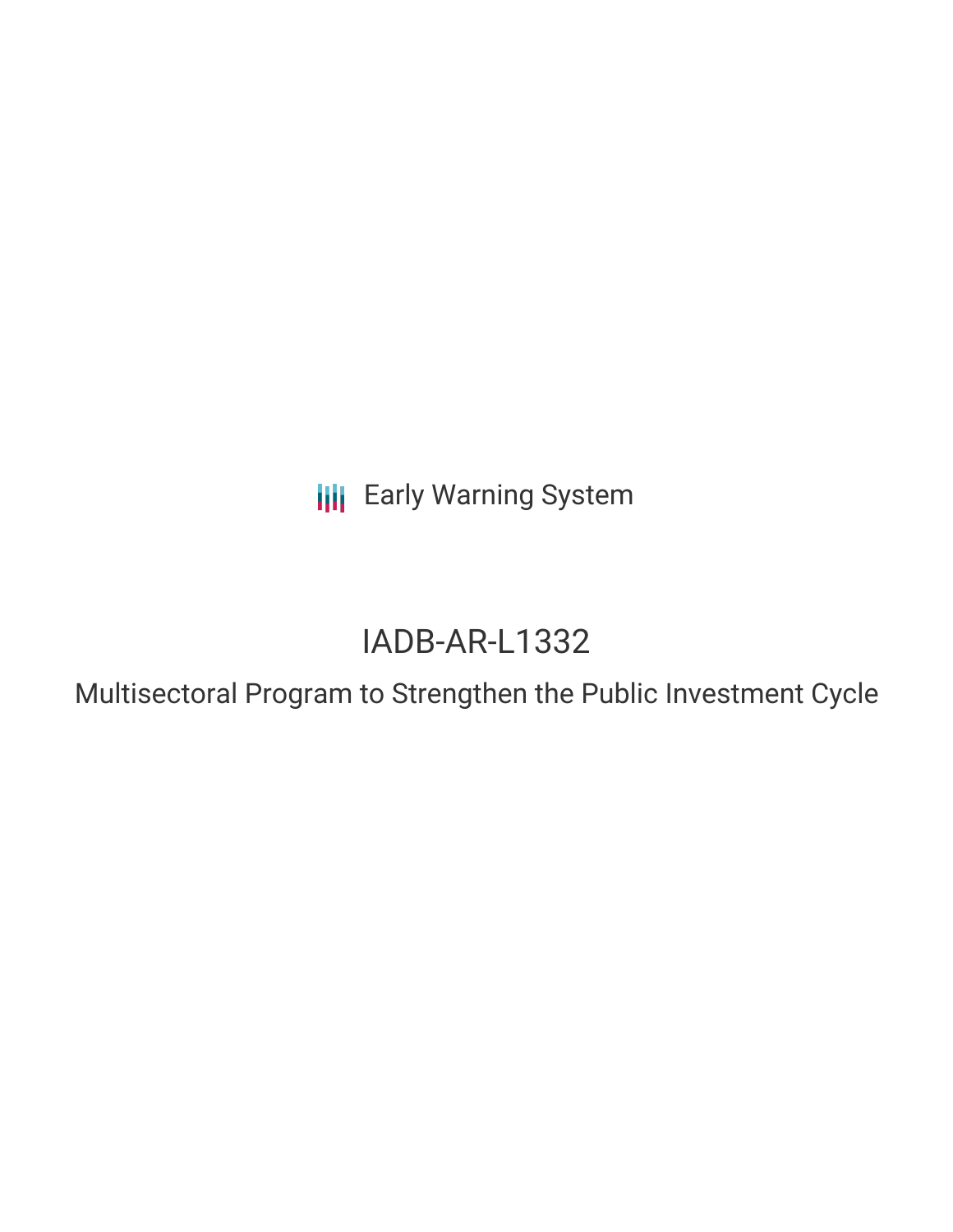

## **Quick Facts**

| <b>Countries</b>               | Argentina                              |
|--------------------------------|----------------------------------------|
| <b>Financial Institutions</b>  | Inter-American Development Bank (IADB) |
| <b>Status</b>                  | Approved                               |
| <b>Bank Risk Rating</b>        | FI                                     |
| <b>Voting Date</b>             | 2022-02-25                             |
| <b>Borrower</b>                | Government of Argentina                |
| <b>Sectors</b>                 | Law and Government                     |
| <b>Investment Type(s)</b>      | Loan                                   |
| <b>Investment Amount (USD)</b> | \$37.00 million                        |
| <b>Loan Amount (USD)</b>       | $$37.00$ million                       |
| <b>Project Cost (USD)</b>      | \$43.50 million                        |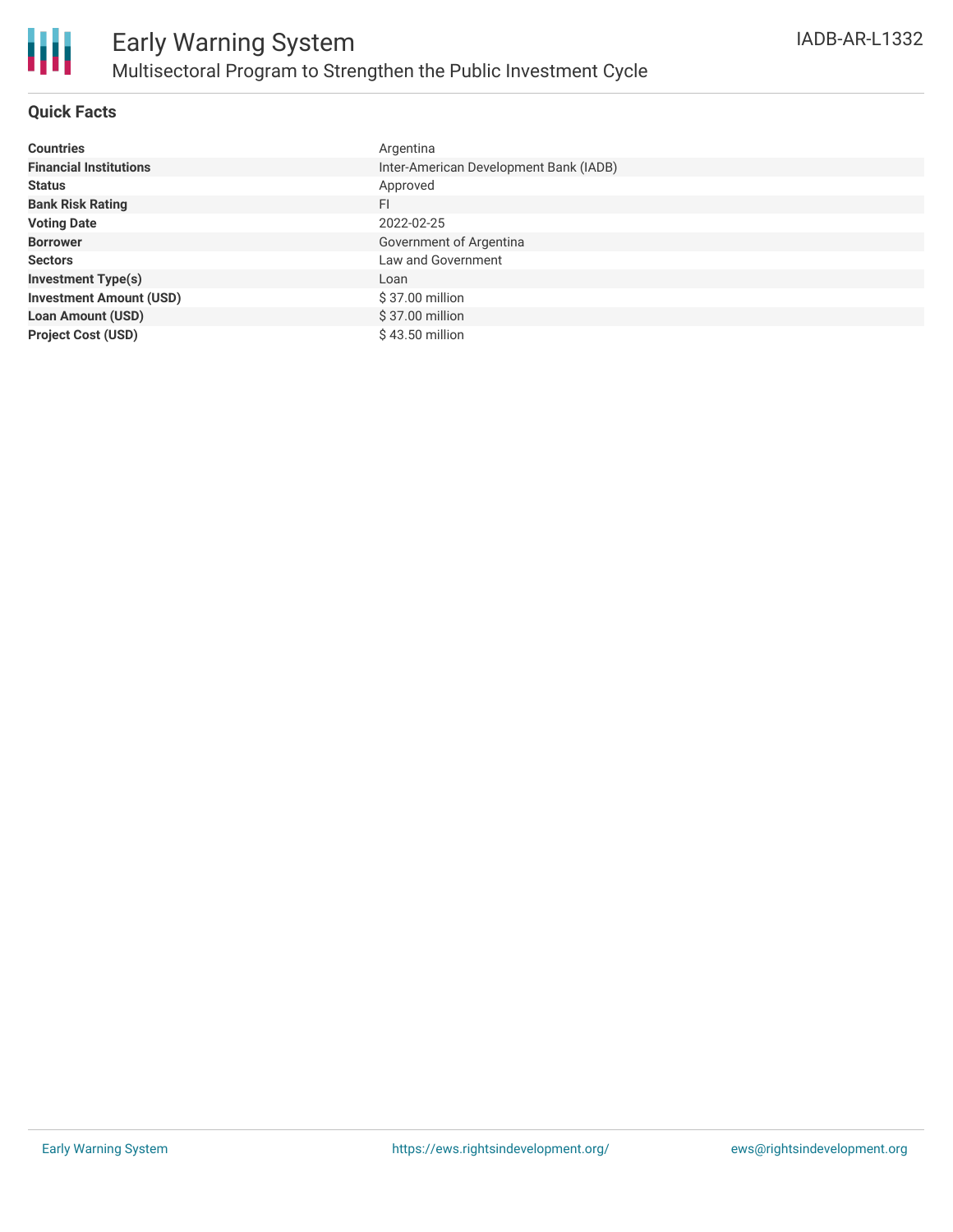

## **Project Description**

According to the Bank´s website, the objective of the project is to improve the efficiency of public investment at different levels of government to promote economic and social development, in harmony with the strategies and priorities of the Argentine Republic.

The bank has classified this project as having an environmental and social risk category of B13.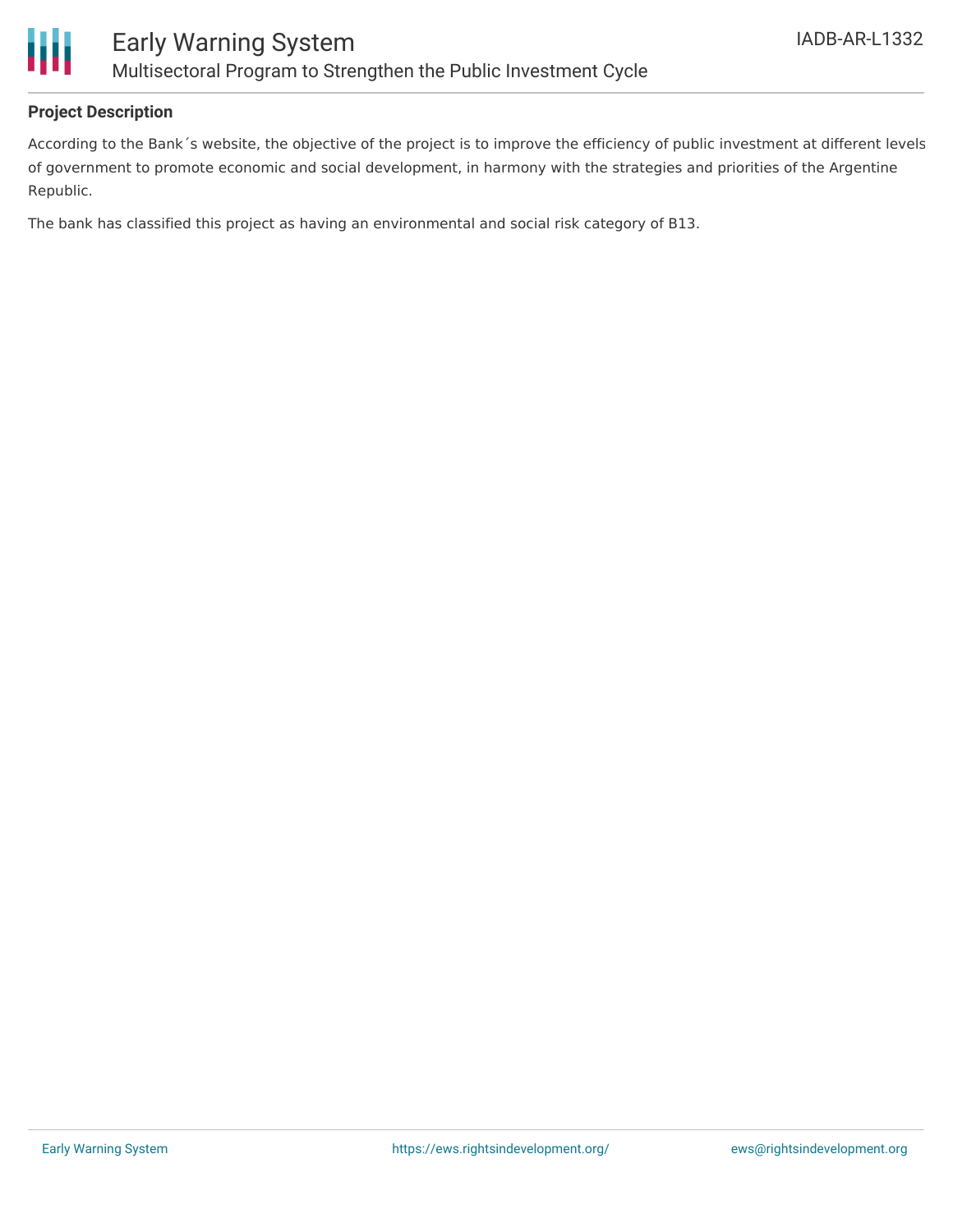

### **Investment Description**

• Inter-American Development Bank (IADB)

The description of investment type was not available at the time of the snapshot.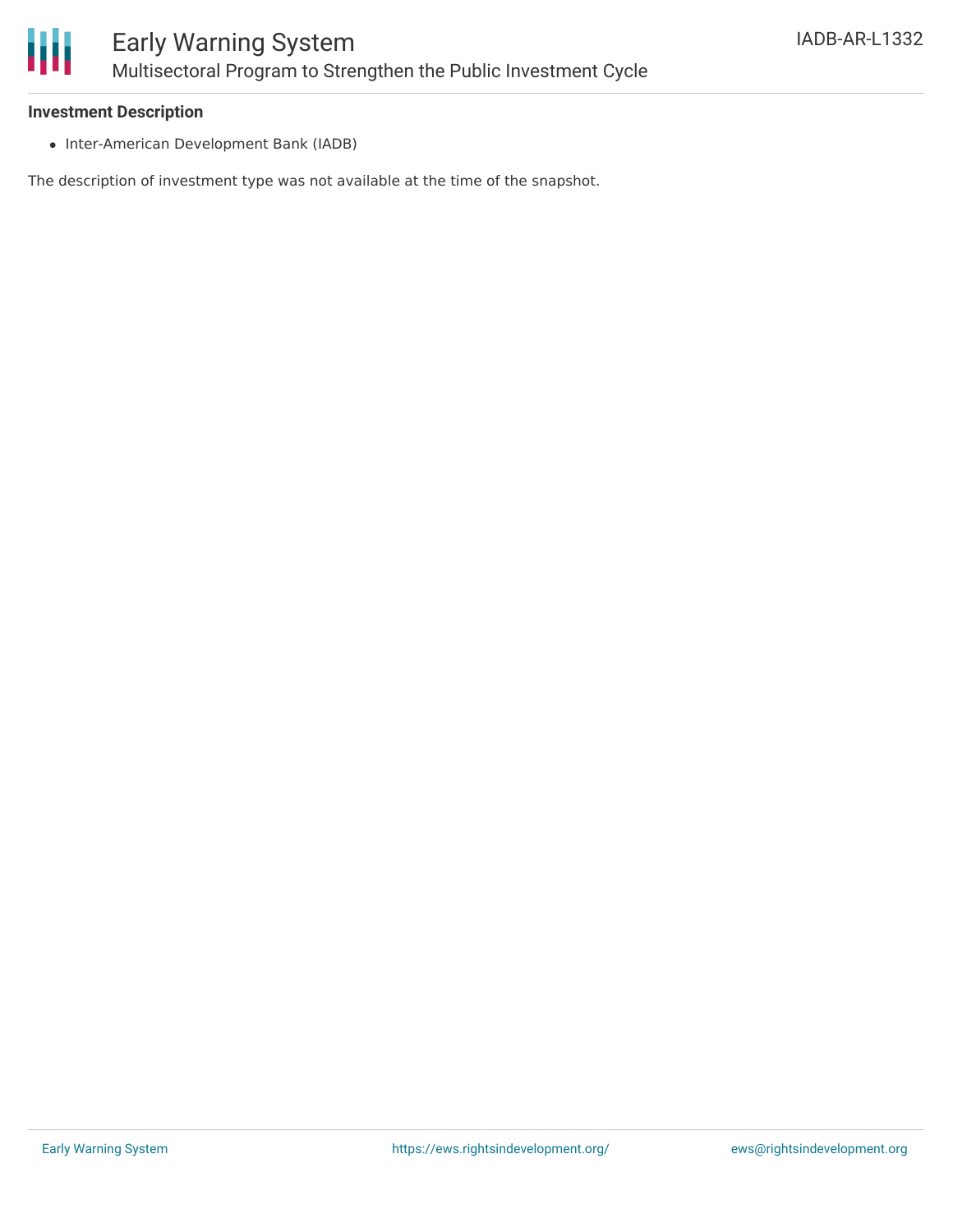

## **Contact Information**

Project contacts not available at the time of disclosure.

#### ACCOUNTABILITY MECHANISM OF IADB

The Independent Consultation and Investigation Mechanism (MICI) is the independent complaint mechanism and fact-finding body for people who have been or are likely to be adversely affected by an Inter-American Development Bank (IDB) or Inter-American Investment Corporation (IIC)-funded project. If you submit a complaint to MICI, they may assist you in addressing the problems you raised through a dispute-resolution process with those implementing the project and/or through an investigation to assess whether the IDB or IIC is following its own policies for preventing or mitigating harm to people or the environment. You can submit a complaint by sending an email to MICI@iadb.org. You can learn more about the MICI and how to file a complaint at http://www.iadb.org/en/mici/mici,1752.html (in English) or http://www.iadb.org/es/mici/mici,1752.html (Spanish).